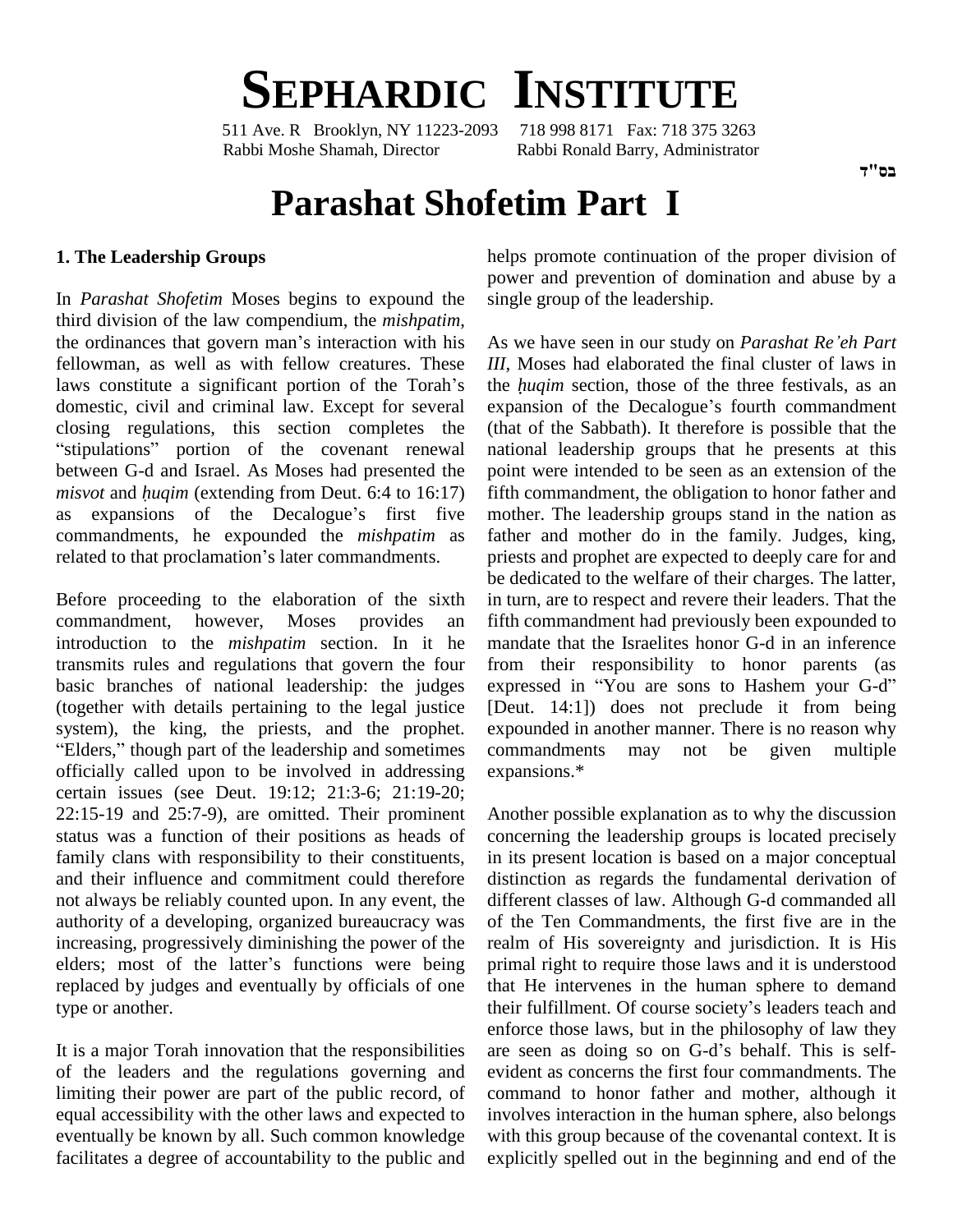*misvot* section adjoined to the Decalogue that all members of the nation are required to transmit to their children the fundamental principles of the covenant, particularly the first two commandments. The parents are a critical link; continued national allegiance to G-d and the covenant is dependent upon the honoring of parents and their teaching. Accordingly, honoring parents completed the subunit of the first five Decalogue commandments.

The later Decalogue commandments, however, are of a different nature. True, they are commanded by G-d, an innovative feature of the Sinai lawgiving that defines even laws strictly focused on governing man to man interaction as deriving from Him. This bespeaks recognition of His deep concern for ethical behavior and social justice in areas that were a) The bespeaks recognition of His deep concern for ethical<br>behavior and social justice in areas that were a) T<br>previously thought to be beyond the deities' spheres diffi of interest. This set an important precedent for law.<br>Nevertheless, the later commandments are also shacknowledged as "natural" or "rational" law, cl Nevertheless, the later commandments are also shall choose" [Deut. 17:8]). The identical five-word emerging from within society itself. As such, they acknowledged as "natural" or "rational" law,<br>emerging from within society itself. As such, they<br>comprise society's basic requirements of its members on its own behalf, based on human conscience and reason and on these precepts being indispensable for civilized living. In every society, regardless of its It appreligious orientation and its conception as to the corres "final" source of its laws, it is a primary responsibility ("Has religious orientation and its conception as to the of the leaders to demand that these fundamental ordinances be obeyed.

When G-d entered into a covenant with Israel, He did not negate human conscience and reason as guides in priesthood; but as relates to a prophet, G-d "raises" setting elementary standards for human behavior. Accordingly, He did not ignore society's sense of entitlement to demand that the latter be observed and enforced for its own well-being. He rather built upon these elements and upon the legitimate laws humans had already established in these realms as fundamental; He essentially subsumed them into the brethren" [17:15]), and, employing the same two covenant. This may be why His name appears in the roots wording of each of the first five commandments but is midst absent from all five later ones. Thus, society's leaders, ("from wording of each of the first five commandments but is the arbiters of the necessary statutes governing appropriate behavior between man and man were introduced precisely at the point that the religious and ritual sections conclude and elaboration of the laws that regulate human interaction begin.

# **2. Literary Structure**

The individual passages of the four leadership categories vary greatly in format. This has prompted the assumption that they may have originally been formulated independently and in differing contexts and were clustered together here to comprise a suitable introduction to the *mishpatim* section. Perhaps that was the case to some degree considering that Moses undoubtedly had been teaching and formulating the expression of the law prior to his present valedictory address late in the fortieth year. However, there are a number of distinctive literary locutions that run through our passages, locutions that are integral to the essential meanings of the relevant laws. This unquestionably evinces intended unity of the passages. Five examples follow.

a) The lower courts submit the questions that are too ʤdifficult for them to the high court, which is located in a) The lower courts submit the questions that are too difficult for them to the high court, which is located in<br>the place אָשֶׁר יִבְחֵר ה' אֱלֹקֶיךָ בּוֹ (''that Hashem your G-d difficult for them to the high court, which is located in<br>the place אֲשֶׁר יִבְחֵר ה' אֱלֹקֱיךָ בּוֹ<br>shall choose" [Deut. 17:8]). The identical five-word clause is employed when describing selection of the king, with the word *bo* shifted to refer to the king ʤ(17:15) rather than to the place. The priest is described king, with the word *bo* shifted to refer to the king (17:15) rather than to the place. The priest is described with the four essential words of that clause, כי בוֹ בָּחַר ה' 5) rather than to the place. The priest is described<br>he four essential words of that clause, "פִּי בוֹ בָּחֲר ה<br>("for Hashem your G-d has chosen him" [18:5]). It appears significant that concerning the prophet, the יִירְ ("for Hashem your G-d has chosen him")<br>It appears significant that concerning the proj<br>ה' אֱלֹקֵיךָ statements are im" [18:5]).<br>prophet, the<br>יקים לד הי It appears significant that concerning the prophet, the<br>corresponding statements are יָקִים לְךָ ה' אֱלֹקֶיךָ<br>("Hashem your G-d will raise for you" [18:15]) and corresponding statements are אֱלֹקֵיךְ אֵלֹקֵיךָ ("Hashem your G-d will raise for you" [18:15]) and<br>אקים להָם ("I will raise for them" [18:18]), pointing to a noteworthy difference. Divine selection is the operating concept for location of the sanctuary, ascension of the king and membership in the operating concept for location of the sanctuary, ascension of the king and membership in the priesthood; but as relates to a prophet, G-d "raises" one for Israel. This implies a more extensive intervention, including developing and nurturing the individual, not merely choosing from what is available. available.<br>b) The king must be מִקֶּרֶב אַחֶיךָ (from amongst your

b) The king must be מְקֶרֶב אַחֶיךָ<br>brethren" [17:15]), and, employing the same two b) The king must be מְקֶרֶב אֲחֶיךָ (from amongst your brethren" [17:15]), and, employing the same two<br>roots, the prophet will be מְקִרְבָּךָ מֵאֲחֶיךָ מֵאֲחֶי brethren" [17:15]), and, employing the same two<br>roots, the prophet will be מְאֶרְבָּךָ מֵאֵחֶיךָ ("from your<br>midst, from your brethren" [18:15]) and מְאֱרָב אֲחֵיהֶם roots, the prophet will be מִקִּרְבָּךָ מֵאֲחֶיךָ ("from your midst, from your brethren" [18:15]) and מְקֶרֶב אֲחֵיהֶם<br>מְקֶרֶב אֲחֵיהֶם and (18:15]). With the priest, however, whose pedigree line is already established, these two roots are combined in a phrase that highlights the relevant feature that he is not to established, these two roots are combined in a phrase<br>that highlights the relevant feature that he is not to<br>have land inheritance אֶחֶיר אֶחֶי that highlights the re<br>have land inheritan<br>brethren" [18:2]).

c) Regarding the requirement to obey the high court, Moses states לֹא תַסוּר מִן-הַדָּבָר אֲשֶׁר-יַגִּידוּ לְךָ יַמִין וּשָׂמאל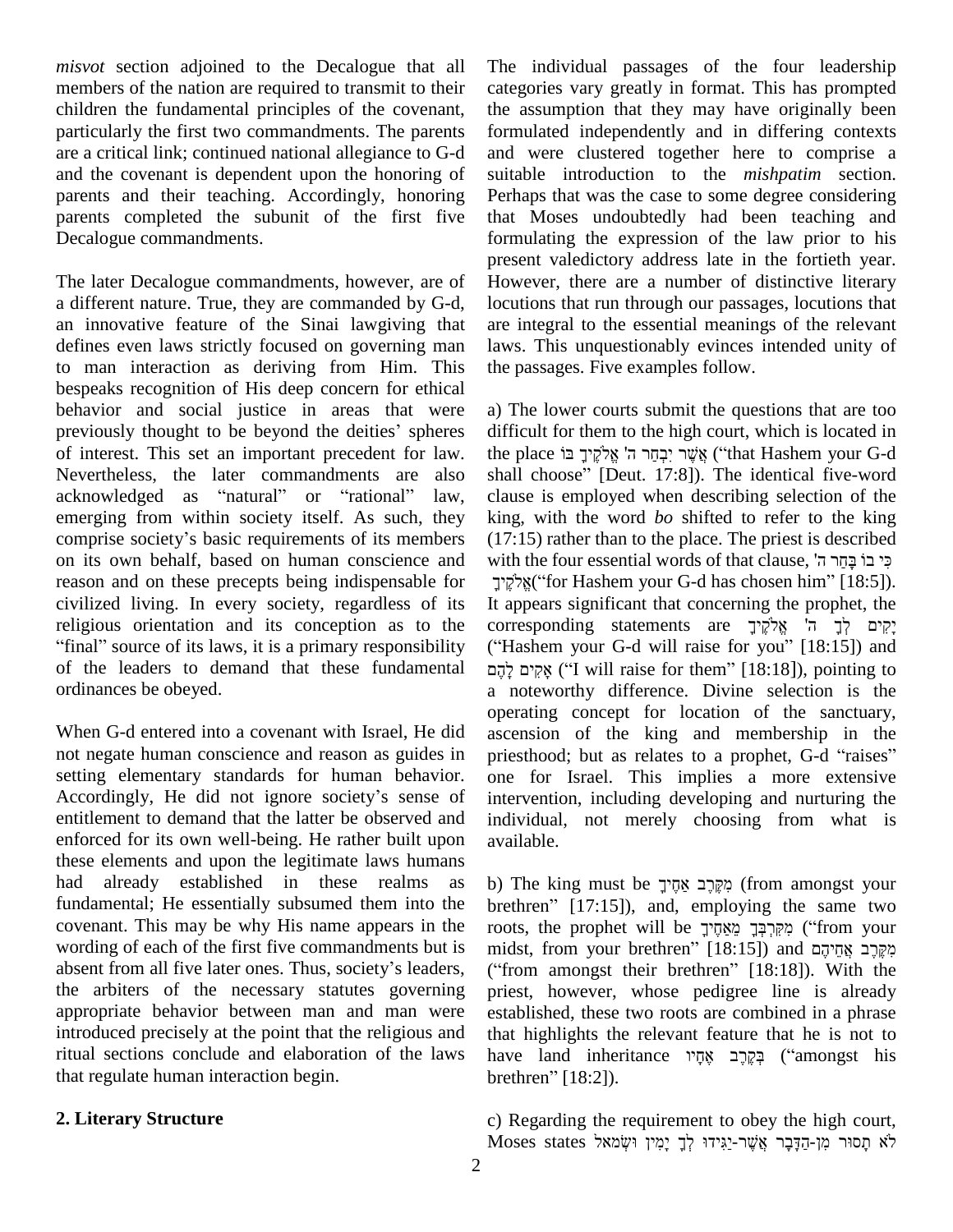"
("do not deviate from the word they speak to you right in or left" ("do not deviate from the word they speak to you right<br>or left" [17:11]). The king is adjured יַקְבְלְתִּי סוּר מִןot deviate from the word they speak to you right<br>
" הַמִּצְּוָה יָמִין great || הִקְּבְלְתֵּי סוּר מִן sadjured || הַמִּצְוָה || great<br>הַמִּצְוָה יָמִין ("that he is not to deviate from the uninten or left" [17:11]). The king is ad<br>הַמִּצְוָה יָמִין וּשְׂמאל ("that he is not<br>*misvah* right or left" [17:20]). misvah right or left" [17:20]).<br>
d) The priests are termed *hakohanim-halviyim* ("the

levitical priests") in the passages that describe the judges (17:9), the king (17:18) and the priesthood  $(18:1)$ .

e) The literary formulations of the exhortation (and punishment) concerning one who intentionally disobeys the judgment of the topmost legal authority are very similar to what is stated concerning the prophet who transmits a false prophecy or who speaks in the name of other gods.

Several less-prominent commonalities are also found in these passages. In these passages.<br>
In our *Parashat Re'eh Part 1* study we had occasion point;

promis<br>In our *Parashat Re'eh Part 1* study we had occasion point;<br>to address the nine-verse digression (16:21–17:7) to that ha legislate laws concerning improper worship and idolatry in the midst of our *Parashat Shofetim* your G-d gives you to possess" (ibid.). discussion on judges and the legal justice system. (Briefly, our conjecture was that it appears to be a discussion on judges and the legal justice system.<br>(Briefly, our conjecture was that it appears to be a The<br>case of יִן מֻקְדָּם וּמְאֻחָר בַּתּוֹרָה – that the passage of 17:2- cor Friefly, our conjecture was that it appears to be a The r rease of 17:2-<br>
27 ibelongs" with the passages regarding idolatry in testim<br>
7 "belongs" with the passages regarding idolatry in testim  $\,$ פּרוֹרָה 12°C exse of איז מַקְדָּם וּמְאָחָר בַּתּוֹרָה ent the passage of 17:2-comm 7 "belongs" with the passages regarding idolatry in testin<br>Deuteronomy 12–13 but was placed here to illustrate issue judicial procedure and articulate several key relevant Deuteronomy 12–13 but was placed here to illustrate judicial procedure and articulate several key relevant principles. Of the three previous verses  $(16:21-17:1)$ , one may have concluded the preceding discussion in chapter 12 where it seems to naturally belong and the other two fit the first of the passages regarding idolatry but for the sake of maintaining an identifiable other two fit the first of the passages regarding comm<br>idolatry but for the sake of maintaining an identifiable form<br>block, were "transferred" here together with the  $xy\ddot{y}$ following case.)

## **3. Applications of the Later Decalogue Commandments**

In the Decalogue, the section of interpersonal ordinances understandably begins with the prohibition of the leading transgression in the human sphere, that of homicide (the sixth commandment). In a corresponding manner, the elaboration of the laws of interpersonal relationships in the *mishpatim* section begins with an explication of various aspects of this com interpersonal relationships in the *mishpatim* section Thu<br>begins with an explication of various aspects of this com<br>statute (Deut. 19:1-13). Moses' primary focus in this first passage is on protecting an unintentional killer from a blood-avenger. He details laws concerning such an

individual and the cities of refuge, emphasizing the great importance of providing asylum to an unintentional killer. He follows this with an assertion of the categorical rejection of asylum for the intentional murderer. When an individual has been determined by the court to be guilty of the death penalty a city of refuge cannot save him. It is a Torah innovation that the sanctity of life cannot be compromised or negotiated about. (See Num. 35:31 for a complementary statement on the subject.)

The following verse (19:14) articulates the primary application of the eighth commandment  $-$  the prohibition against stealing. As the first case of expounding this commandment, the law addresses the most egregious instance of this transgression, that of stealing another's territorial estate. Such an act strikes most egregious instance of this transgression, that of against an essential privilege of the covenant, each stealing another's territorial estate. Such an act strikes against an essential privilege of the covenant, each individual's right to an allotment of land in the promised land. The verse explicitly expands on this individual's right to an allotment of land in the<br>promised land. The verse explicitly expands on this<br>point; it prohibits moving a neighbor's border markers promised land. The verse explicitly expands on this<br>point; it prohibits moving a neighbor's border markers<br>that have been established by the early generations "in the inheritance you shall inherit in the land Hashem that have been established by the early gen<br>the inheritance you shall inherit in the la<br>your G-d gives you to possess" (ibid.).

The next passage (19:15-21) moves to the ninth commandment, the prohibition against giving false testimony. It places this law in a full context of related issues. It speaks of the inadequacy of one witness to determine the outcome of a case, the requirement for the court to conduct a thorough investigation, the punishment for giving false testimony and the deterrent effect the latter would have on the community. Whereas the apodictic Decalogue deterrent effect the latter would have on the<br>community. Whereas the apodictic Decalogue<br>formulation has (in the Deuteronomy version): -לֹא munity. Whereas the apodictic Decalogue<br>pulation has (in the Deuteronomy version): אֲלֹא-<br>יְחֲעֲנָה בְרֵעֲךָ עֵד ('You shall not testify against your formulation has (in the Deuteronomy version): אֲלֹאָ- ?<br>תַעֲנֶה בְרַעֲךָ עֵד שָׁוְא (''You shall not testify against your fellow-man as a false witness'' [5:17]), here, it states תַעֲנָה כְּרֵעֵךְ עֵד שׁׁוְא ("You shall not testify against your ַתַּעֲנֶהּ בְּרֵעֲךָ עֵ ("You shall not testify against your) תַעֲנֶהּ בְרֵעֲךָ ("You shall not testify against your<br>יַעֲד-שֶׁקֶר הָעֵד שָׁקֶר עָנָה / "The witness was false, he fellow-man as a false witness" [5:17]), here, it states<br>יבי-שֶׁקֶר הָעֲד שֶׁקֶר עָנָה בְאָחִיו ("The witness was false, he<br>testified falsely against his brother" [19:18]). "Brother" replaces "fellow man" and *sheqer* replaces *shav*. (The Exodus Decalogue formulation of the ninth commandment employs *sheqer* in the spot where the Deuteronomy Decalogue has *shav*.) Clearly, this passage is intended as a primary expansion of the ninth commandment.

Thus, the section expanding on the later Decalogue commandments begins with a striking cluster of three first-level examples of commandments six, eight and nine respectively. Each is unsurpassed by any other formulation in the Deuteronomic law compendium as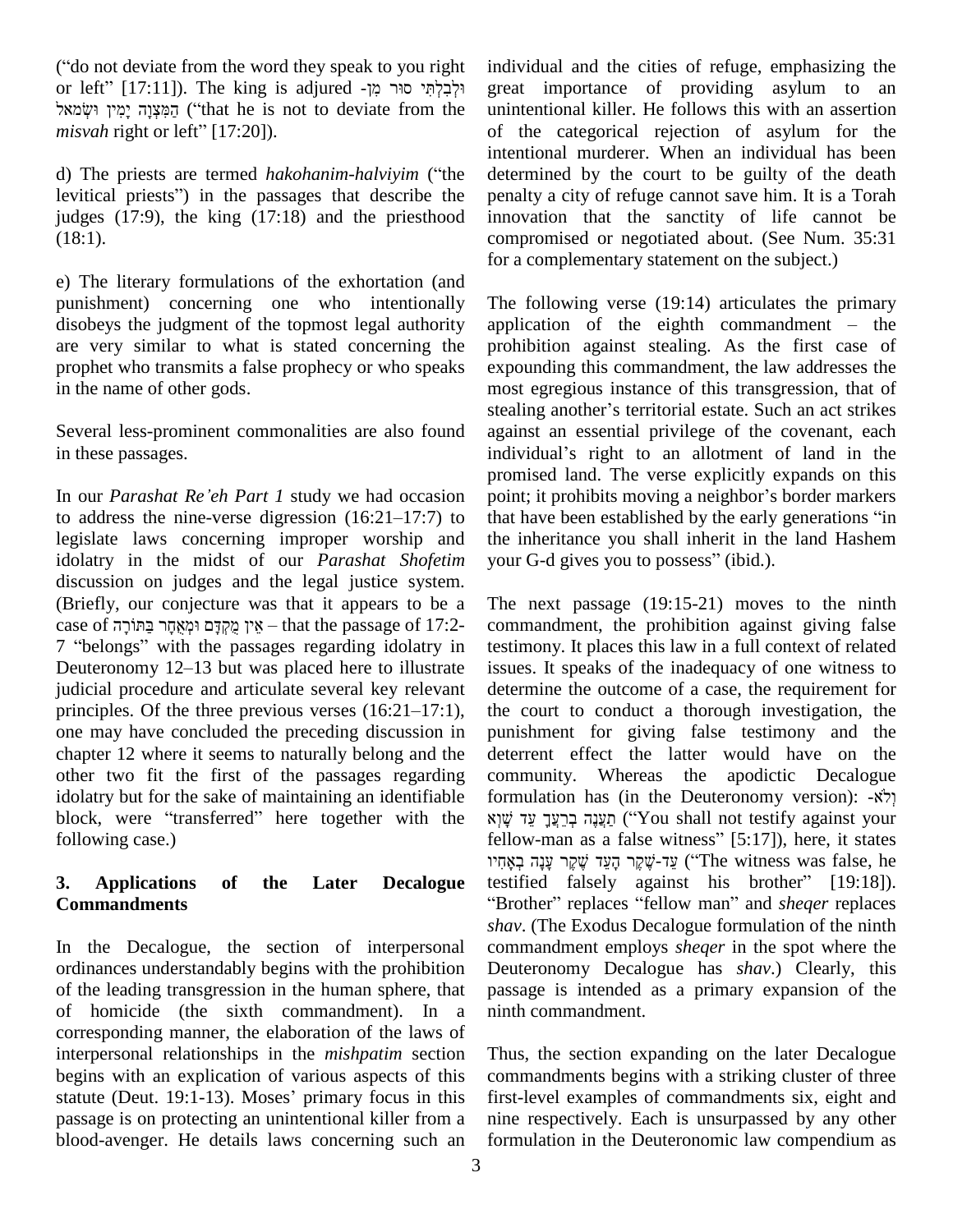an illustration of these three Decalogue precepts. The absence of an application of the seventh commandment (the prohibition against adultery) in this grouping requires an explanation.

In the Leviticus 19 exposition of the Decalogue, the primary application of the seventh commandment was <br>However, the seventh commandment was primary application of the seventh commandment was<br>"postponed" to a section that followed shortly afterward in Leviticus 20. In the latter context the linkage to the seventh commandment was explicit and emphasized by means of multiple usages of the key word for adultery (see our study *Parashat Qedoshim Part II: Linkage with the Decalogue*). Here, the articulation of the adultery law is in Deuteronomy 22:22, and the regulations attached to it do make it into a section. (This being said, it should be noted that out.<br>derivative cases of the seventh commandment are<br>mentioned in Leviticus 19 and – as we point out in the The derivative cases of the seventh commandment are<br>mentioned in Leviticus 19 and – as we point out in the The  $\sqrt{2}$ <br>next section – in Deut. 21:10-14). It appears that first Moses proceeded according to Decalogue sequence, in clusters of law, but in a general way, employing other considerations of association also. We have not yet attained a full understanding of his system of linkage of the laws. Inkage of the laws. providently providently providently providently providently providently providently providently providently providently providently providently providently providently providently providently providentl

*lo titaveh* clauses, prohibits one to covet a The tenth commandment, comprised of lo tahmod and of t<br>lo titaveh clauses, prohibits one to covet a Para<br>fellowman's wife, house, field, etc. This at th commandment was placed at the conclusion of the Decalogue apparently because it was to serve as a general reinforcement for commandments six through nine. In our section of law there is no explicit 2)<br>counterpart to it. However, the following passage in<br>our *parashah* does make reference to an individual's counterpart to it. However, the following passage in new house, orchard and wife. The law is concerned that he not die in battle and another man take his place in any of these milestones. This is a proclamation that a man is entitled to satisfaction with his wife, his home and his field, etc., countering the temptation for another to desire to acquire them, which is what the tenth commandment is about.

## **4. Second-Level Applications**

The general assumption has been that the laws are in a systematic order of one type or another, intentionally categorical imperative of "Thou shalt not kill," the located just where they are. Connections are governed by rational considerations, principles of association engaging and similarity of details. Sometimes, such linkage is accord self-evident but "stream of consciousness" regular and similarity of details. Sometimes, such linkage is associations are often extremely difficult to recognize.

As Ibn Ezra stated, we should attribute any inability to understand linkage of the laws to our shortcoming of comprehension. The failure to persuasively demonstrate linkage has long been the case for much of the law compendium.

However, the evidence appears compelling that the *misvot*, *<sup>h</sup>uqim* and *mishpatim* sections reflect Decalogue sequence (see our earlier Deuteronomy studies) and that the *mishpatim* begin with first-level applications of Decalogue commandments six, eight and nine, as pointed out in the previous section. Accordingly, it is appropriate to assume as a working hypothesis the possibility that Decalogue sequence plays a continuing role. The following may bear this out.

The latter portion of*Parashat Shofetim* through the The latter portion of *Parashat Shofetim* through the<br>first case of *Parashat Ki Tese* – five passages – contains four passages of warfare-related ordinances with one nonwarfare case in their midst. (The latter case concerns the murder of a civilian, and appears to be located where it is because of the unique message it provides in a warfare context, as we shall explain in our *Parashat Shofetim Part III* study.) A brief outline of these passages together with the second case of *Parashat Ki Tese*, which we intend to comment upon at this time, follows:

- 1). Preparations for war and military exemptions  $(20:1-9)$
- 2). The requirement to opt for peace  $(20:10-11)$ ; dealing with the surrendered city and the vanquished foe (vv. 12-18)
- 3). Prohibition against wanton destruction during a siege (20:19-20)
- 4). The "slaying of the heifer" procedure associated with an unknown murderer  $(21:1-9)$ with an unknown murderer  $(21:1-9)$ <br>5). Treatment of the beautiful captive girl  $(21:10-14)$ <br>6). Inheritance rights of one's firstborn son from the
- 5). Treatment of the beautiful captive girl (21:10-14) ì
- reatment of the beautiful capinheritance rights of one's firs<br>hated" wife (21:15-17)

With the warfare subsection, Moses returned to the subject of killing but on another plane, in second-level<br>applications of the sixth commandment. Despite the<br>categorical imperative of "Thou shalt not kill," the applications of the sixth commandment. Despite the Torah acknowledges the necessity of sometimes engaging in warfare with the taking of life. In accordance with its values, the Torah significantly regulates the initiation of war and wartime killing in several ways novel to legal codes of the time. As we